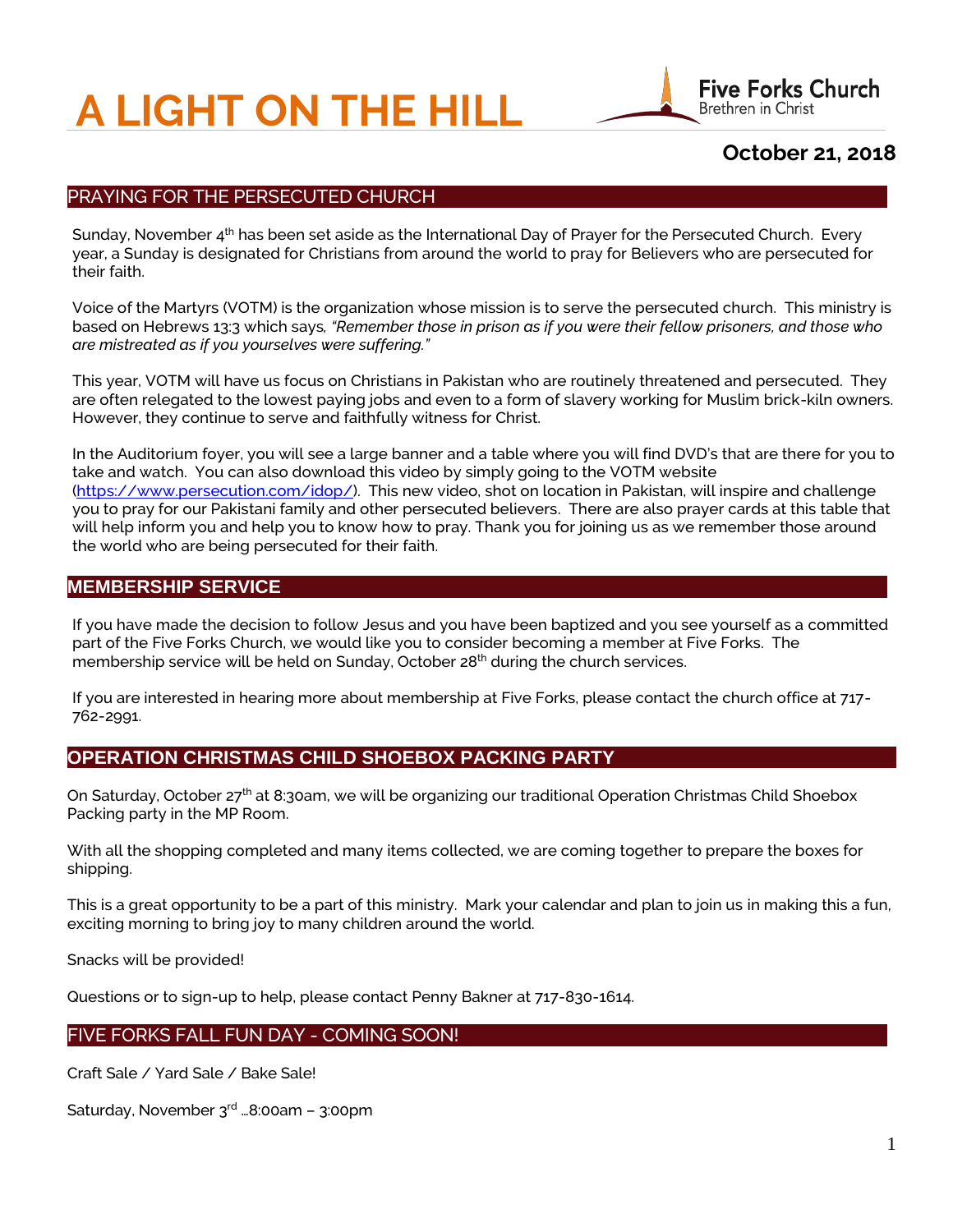Breakfast and Lunch Available

If you would like to rent a table(s), please fill out the flyer that was placed in your mailbox. Additional flyers can be found in the mailroom on the blue counter.

Cost: \$10 for the first table/\$5 for each additional table.

Note: Set-up is indoors and tables will be provided for both yard sellers and crafters.

Space is limited so reserve your space now!

Crafters – return registration with payment to Joan Jones. Yard Sale – return registration with payment to Linda Gift.

## **CALLING ALL BAKERS!**

Donations of home-baked goods are needed for our Bake Sale on Saturday, November 3rd. This year's bake sale proceeds will go toward the fee of shipping all Operation Christmas Child Shoeboxes that will be filled at our packing party here at the church on Saturday, October 27<sup>th</sup>.

If you would like to make goodies for our bake sale, please fill out the donation form that was placed in your mailbox and return to Penny Bakner's mailbox or Cherle Carl's mailbox by Sunday, October 28<sup>th</sup>.

Baked goods may be dropped off at the church on Friday, November  $2^{nd}$  from 3:00-5:00pm.

## **AWANA FALL FESTIVAL**

The Awana Program is requesting donations of candy for their Fall Festival on Wednesday, October  $31^{st}$ . Donations may be placed in the designated box in the children's wing lobby by Sunday, October 21<sup>st</sup>. Thanks so much!

## **THIS WEEK AT FIVE FORKS**

| Sunday, October 21    | Prayer Hour6:45am (C2)                                                       |
|-----------------------|------------------------------------------------------------------------------|
|                       | Café7:00am – 11:00am                                                         |
|                       |                                                                              |
|                       | <b>Morning Messages:</b>                                                     |
|                       | Baptism (9:30 & 11:00, Aud.)                                                 |
|                       | Aud. (8:00am) - Pastor Brian - Scripture: Acts 15                            |
|                       | Aud. (9:30am & 11:00am) - Pastor Bill - Scripture: I Corinthians 1:21, 24-25 |
|                       | Chapel (11:00am) - Pastor Brian - Scripture: Act 15                          |
| Monday, October 22    | Men's Prayer Group5:45am (Chapel)                                            |
|                       | Ladies Quilting Group…gam (Chapel Wing)                                      |
| Tuesday, October 23   | Men's Prayer Group6:30am (Chapel)                                            |
|                       | Ladies Exercise Class1:30 - 2:30pm (Chapel Basement)                         |
|                       | Celebrate Recovery6pm (café); 7pm (large group meeting); 8pm (open share)    |
|                       | YAM (Young Adult Ministry)6:30-8:30pm                                        |
| Wednesday, October 24 | Women's Bible Study9:00 - 11:00am (Chapel)                                   |
|                       | Youth6:45 - 8:15pm                                                           |
|                       | Awana6:45 - 8:15                                                             |
|                       | Bible Study, Pastor Brian7:00pm (Chapel)                                     |
| Thursday, October 25  | Ladies Prayer Hour…6:30 - 7:30am (Chapel)                                    |
|                       | Ladies Exercise Class1:30 - 2:30pm (Chapel Basement)                         |
|                       | Bible Study, Pastor Brian7pm (Chapel)                                        |
| Saturday, October 27  | Operation Christmas Child Shoebox Packing Party8am (MP Room)                 |
| Sunday, October 28    | Prayer Hour6:45am (C2)                                                       |
|                       | Café7:00am – 11:00am                                                         |
|                       |                                                                              |
|                       | Morning Messages:                                                            |
|                       | Membership                                                                   |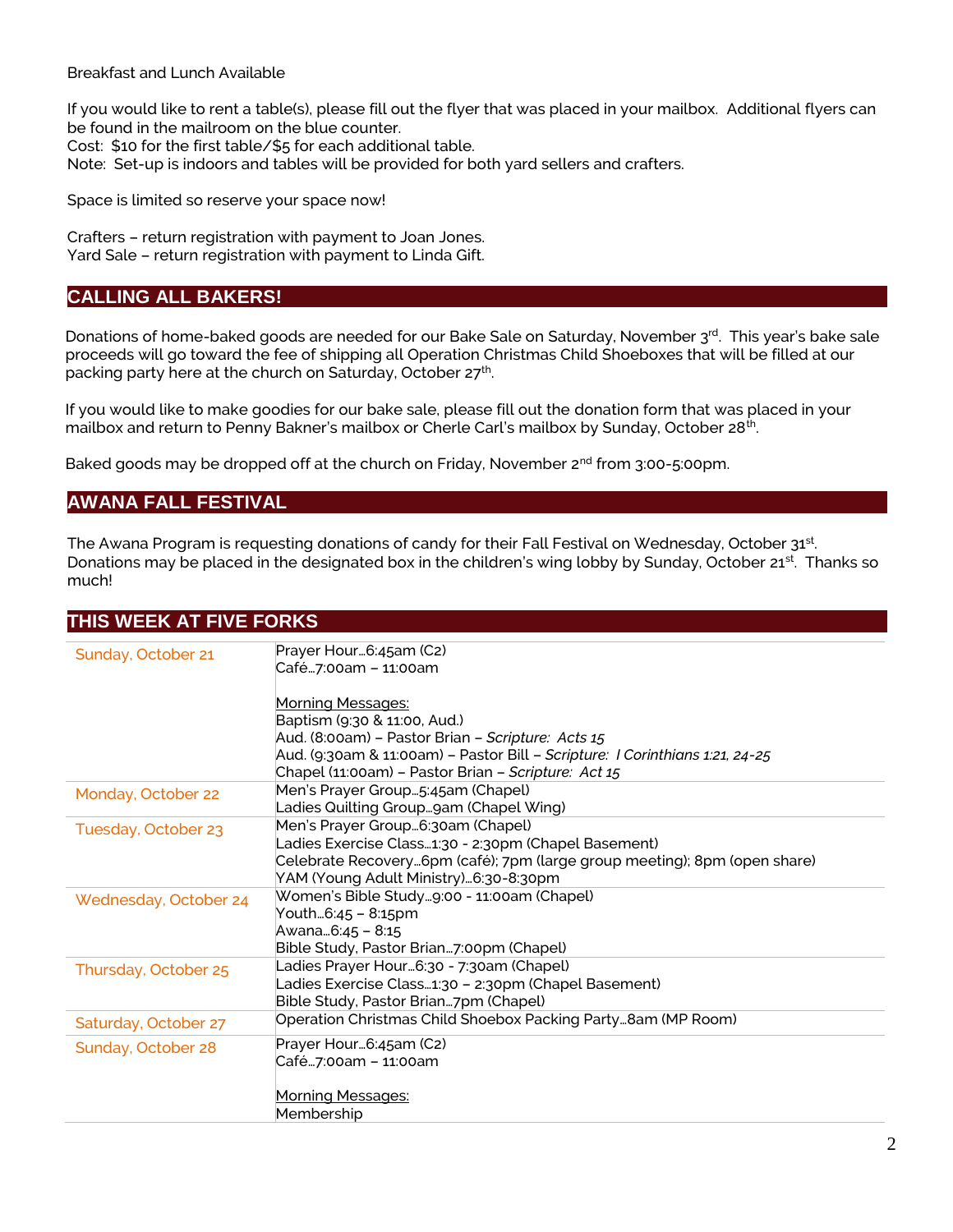# **BIBLE JEOPARDY!**

October 27. 2018…6:00pm

The Discipleship Council will officially kick off the Initiative *To Increase Biblical Literacy And Engagement* (AKA: HisWordInUs) with a "Bible Jeopardy" game night and Initiative introduction. There is no cost to attend. All attendees will receive a free Biblical Literacy Goodie-Bag with helpful resources; also prizes for winners. You don't have to play to attend – Spectators are welcome and will also receive giveaways.

The event will occur at (3) locations:

Location 1 (North): Spring of Hope Community Church, 605 Burns Dr. Altoona, PA Location 2 (Center): Hollowell Church, 14807 Hollowell Church Rd, Waynesboro, PA Location 3 (South): Community of Faith Church. 5343 Fallowater Ln, Roanoke, VA

There will be several rounds of Jeopardy, which will be in teams (as opposed to individuals). Teams will be formed on site. In addition to the games, giveaways, and prizes; there will be free food, and resource table that display books, videos, web-based studies, pamphlets, ideas, etc. that could be used by, pastors, individuals, small groups, home schools, children, parents, teens, etc. to increase Biblical Literacy and engagement.

If you would like to attend, contact Darryl McPherson at 301-739-0102 by email at [Darryl.mary@gmail.com.](mailto:Darryl.mary@gmail.com)

# **THANK YOU**

*Shout of thanks out to Pastors Brian and Ray for stepping over to my freshly repaired apartment and moving around some furniture for me. Bonus blessing they are hospital-bed moving experts – I never could have figured that out! -Kathy Freese*

*Heartfelt thanks and appreciation for the prayers, calls, visits, and emails/messages during and following my hospitalization last week for A-Fib. I am feeling 100% better after a weekend of rest. May God bless you. Thanks.*

*Glenn Wingert*

## **PRAYERS FOR COMFORT AND HEALING**

*(Those who have been hospitalized or underwent surgery/procedures this week.)*

Dotti Boswell Laura Petersheim Ronnie Rowe Phyllis Witter

# **WITH SYMPATHY**

We express our heartfelt sympathy to Helen Mata and Dave Oberholzer with the passing of their father, Donald Oberholzer on October 18, 2019.

# **FOOD PANTRY OCTOBER "ITEM OF THE MONTH"**

**Soup** 

*(Place donations in the orange container in the lower lobby.)*